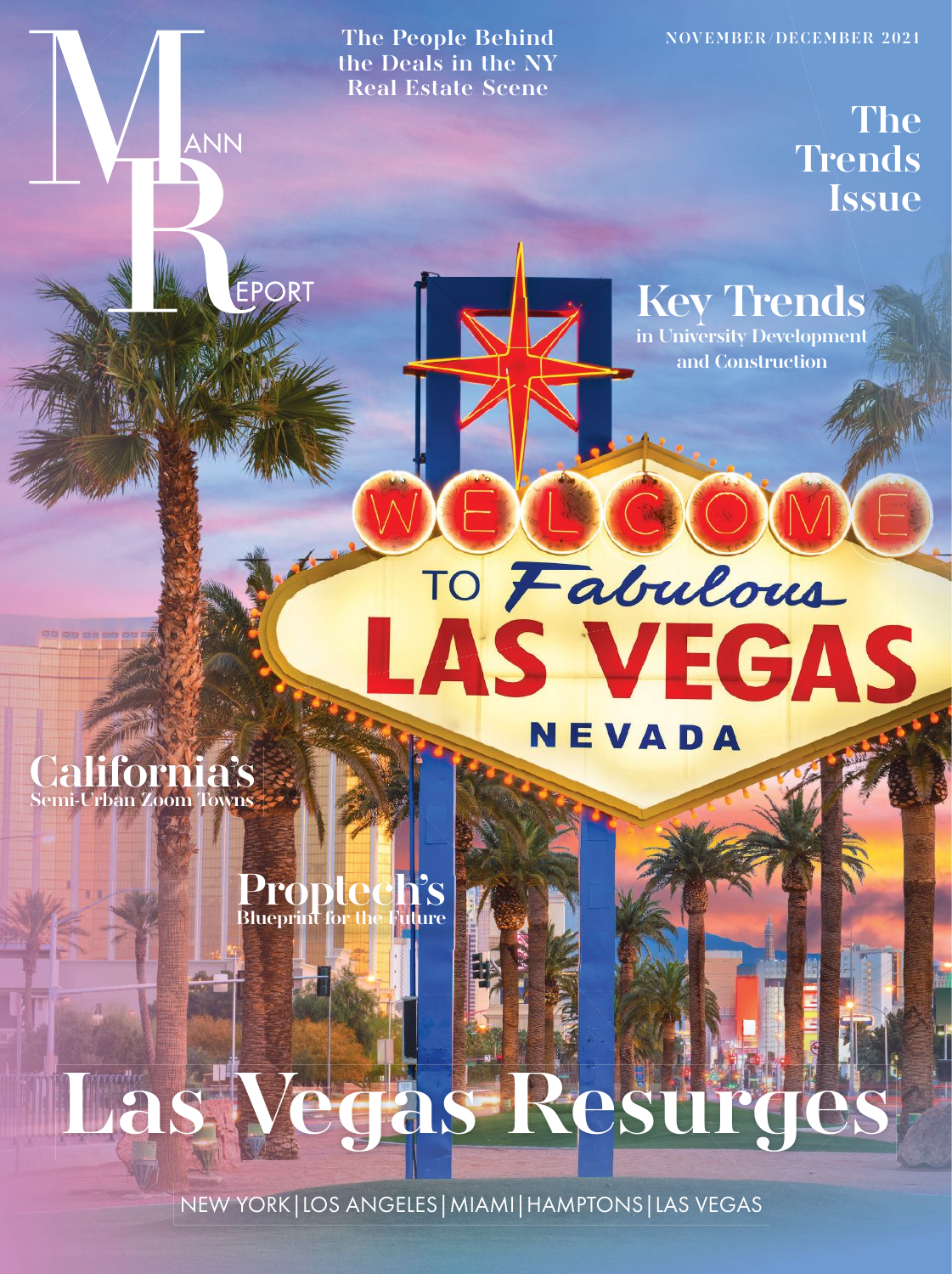Designed by AO for Bonanni Development, Cloud House will provide one of the biggest roof decks in Orange County. The award-winning project will break ground in Q2 2022.

# **California's Semi-Urban Zoom Towns – A modern lifestyle frontier**

74 NR November / December 2021 Mann December 2021 mannpublications.com

**By Ioanna Magiati and Paolo Leon, AO**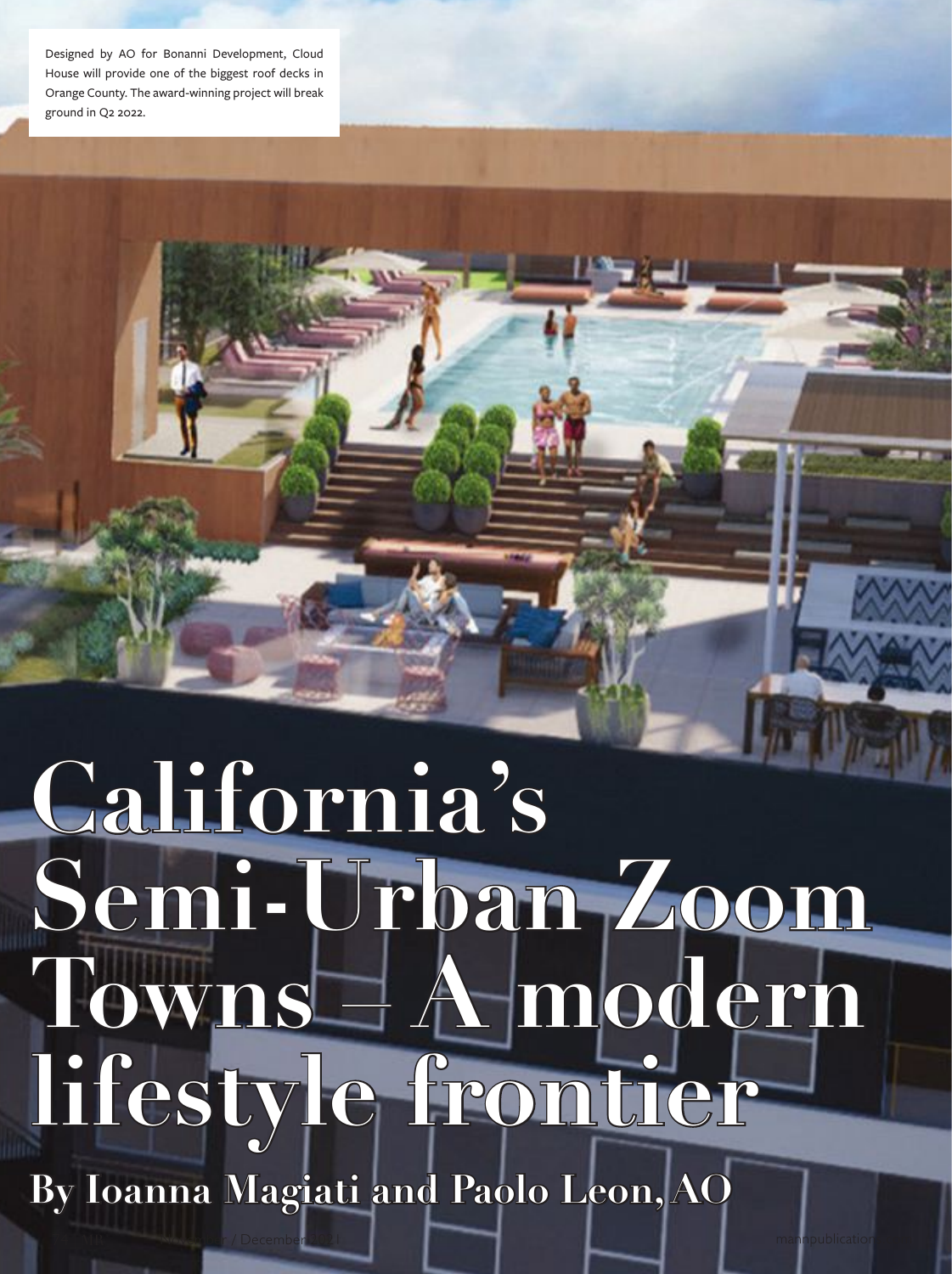### **COMMERCIAL**

The COVID-19 pandemic has changed nearly every aspect of our lives, from how we work to where we live. With a significant percentage of Americans working remotely eichanged nearly every aspect of our lives, from how we work to where we live. With a significant ther full or part time, the pandemic launched a new workforce paradigm dictating for many Americans that where they choose to live need not be constrained by the physical location of their work, but instead based on their personal values and preference.

The pandemic broke down barriers to remote work, paving the way for a more flexible live/ work lifestyle and proving that it is a viable option for many industries and workers. In turn, the normalization of remote work across the U.S. became a catalyst for the rapid growth of cities outside of the urban core; enter the Semi-Urban Zoom Town.

#### **Semi-Urban Zoom Towns**

Zoom Towns in general are small- to midsized towns or cities that are undergoing rapid growth due to an increase in remote or hybrid work opportunities. Before the pandemic, cities like Lake Tahoe, Napa or Big Bear in California may have been more aptly characterized as local weekend getaways or vacation destinations for city dwellers. These cities were attractive destinations because they offered ample outdoor activities, a less dense living environment and proximity to nature. Today, they are home to a growing population of Zoomers. Key factors that enable their growth include a robust broadband data network, availability of goods and services and access to highways and/or a public transit network.

Whereas Zoom Towns offer remote workers a permanent retreat from the city center, Semi-Urban Zoom Towns are a more desirable and practical option for telecommuters who may primarily work remotely but still maintain an office presence. Further, these often-overlooked cities such as Garden Grove and Stanton in Orange County, Rancho Cucamonga in the Inland Empire and San Leandro in the Bay Area, all in California, are becoming more attractive to residents seeking both affordability and a higher standard of living.

The rise of the Semi-urban Zoom Town spurred by post-pandemic workforce culture has been met with both challenges and opportunities. While California cities grapple to respond to the housing crisis, Semi-Urban Zoom Towns are reimagining their communities as the new modern lifestyle frontier at a time when Zoomers are looking to relocate in search of affordability and a perceived



Designed for tech-savvy Zoomers, Modus, developed by TPC & AMG in San Leandro, features workspace in each compact micro-unit.

lifestyle enhancement. Recognizing the demand for quality housing and attracted by relatively lower construction costs, developers are also converging on Semi-Urban Zoom Towns to partner with cities in pursuit of a common vision for attainable, quality housing and economic and community revitalization.

#### **Multifamily Solutions for Zoomers**

Like everyone else, architects and developers

were clamoring to understand the effects that COVID-19 would have on the way people live and work in order to design new solutions. Predictions of varying accuracy were made, researched, adopted and subsequently debunked. Simultaneously, some observers hypothesized the death of common pools and fitness centers in multifamily development, or the complete urban exodus and demise of public parks.

Today, as society continues down the road to recovery, most would recognize that communities have changed very little, if at all in response to the pandemic. Instead of shortterm reactions, highly nuanced movements like the emergence of Semi-urban Zoom Towns are driving long-term design solutions.

While not much has shifted in the general design of post-pandemic multifamily development, key features are driving the development of apartment communities in Semi-Urban Zoom Towns. For example, Cloud House, a five-story wrap located in Stanton, California has incorporated dens and offices within apartment units, while courtyards, co-working spaces and a bevy of common amenities cater to the Zoomer lifestyle.

Similarly, Modus in San Leandro, California, an approved five-story on-grade modular affordable development comprising 221 micro-units, utilizes creative and efficient floor plans, making room for workspaces in each compact unit.

Another characteristic of Semi-Urban Zoom Town dwellers is their value and view of technology as second nature. In response, communities like Iowa Apartments, a four-story repositioning garden-style development in Riverside, California have omitted a traditional leasing center, instead allowing for a street-level co-working coffee shop in its place and opting for a fully virtual platform for leasing activities.